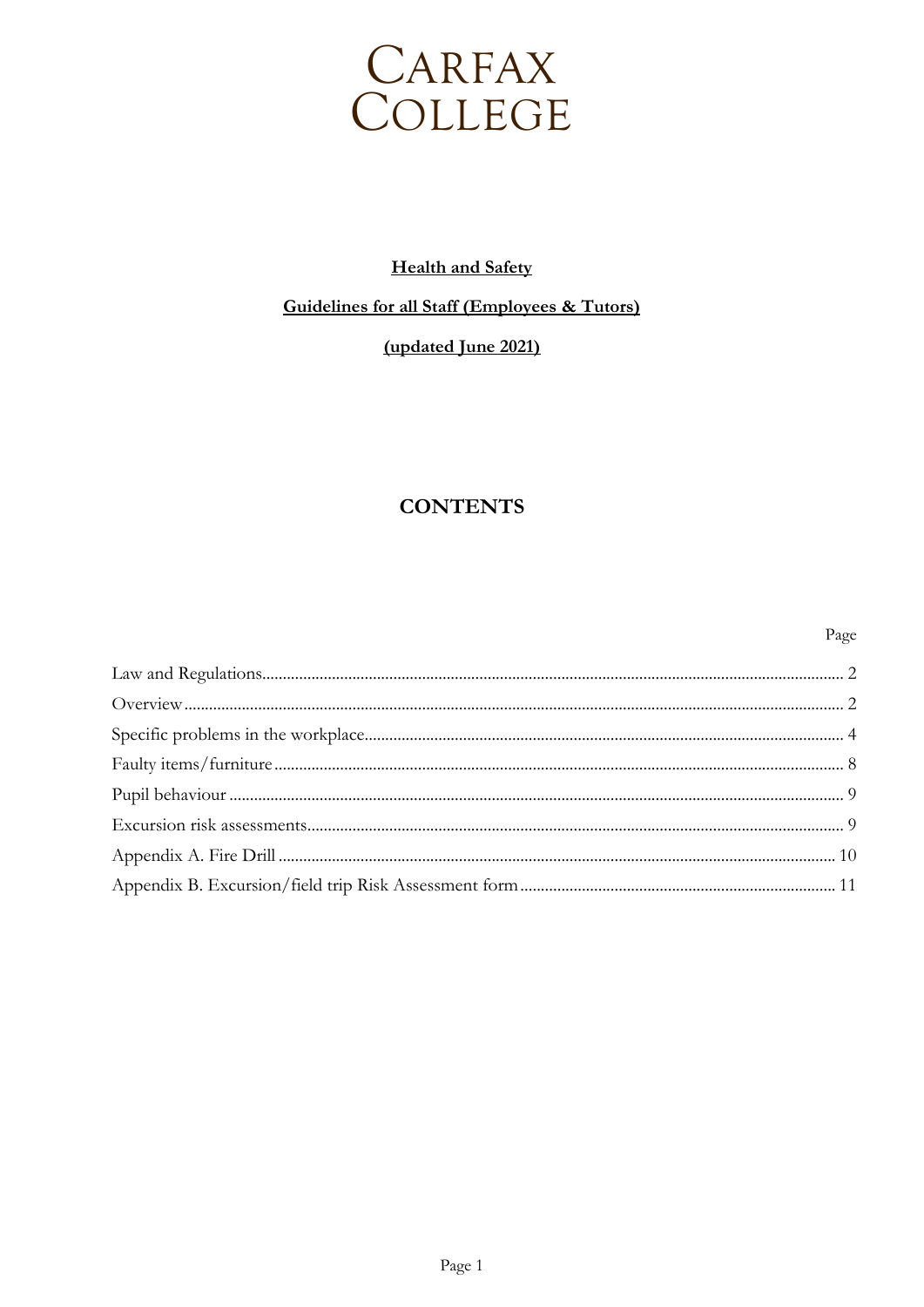## **Relevant Law and Regulations:**

This document forms part of the Health and Safety policy of Carfax College. Under the Health and Safety at Work Act 1974, the business owners are required to carry out actions that are reasonable and practical in order to protect the workforce. There are six sets of regulations that came into force in 1992 which cover the major areas of regulation:

**The Management of Health and Safety at Work Regulations 1999 The Workplace (Health, Safety and Welfare) Regulations, 1992 The Provision and Use of Work Equipment Regulations 1998 The Manual Handling Operations Regulations 1992 The Health and Safety (Display Screen Equipment) Regulations 1992, (DSE) The Personal Protective Equipment at Work Regulations 1992 (PPE)**

In addition, the area of fire safety is covered by:

## **The Regulatory Reform (Fire Safety) Act 2005, (often referred to as the Fire Safety order 2006)**

There are also other sets of regulations which are at times applicable. For the benefit of staff, a further document entitled Health and Safety Law and Guidelines accompanies this document, listing the above and further regulations with more detailed descriptions of what they entail. Copies of both documents are also available in the Health and Safety policy folder in the reception for staff to view. All employees and tutors are required to read these documents as part of their induction upon working at Carfax College, and attend meetings or training sessions to ensure they understand the relevant contents held therin.

The guidance in this document is therefore intended to comply with the above law and regulations, and does so in conjunction with the risk-assessments and other records and schedules kept by the Health and Safety Officer.

# **Overview of health and safety structure of the Company**

Overall responsibility for Health and Safety within Carfax College rests in the first instance with the owner, Alexander Nikitich. Members of senior management also bear a responsibility, but generally, in line with the company's health and safety policy, responsibility for day to day implementation of the policy is delegated to an individual Health and Safety Officer (HSO), Alex Eastlake.

In addition to this role, other employees have an important function within specific areas of health and safety.

Katarina Cicmanova is the chief certified First aider who should be called in the event of any accident, and Jake Morris is also a certified First aider. Jake Morris is also the certified Fire Marshal who is responsible for overseeing evacuations in the event of a fire and all administrative staff have been trained to fire warden/marshall level (level II). The first aid box is located in the filing cabinet besides Katarina's desk in reception and there is a first aid sign on the relevant draw.

It is important to note however, that in a small company such as Carfax Tutorial Establishment, employees will be expected to assume responsibility for certain areas of health and safety, perhaps as part of the emergency plan, and in general all staff, including tutors, are required to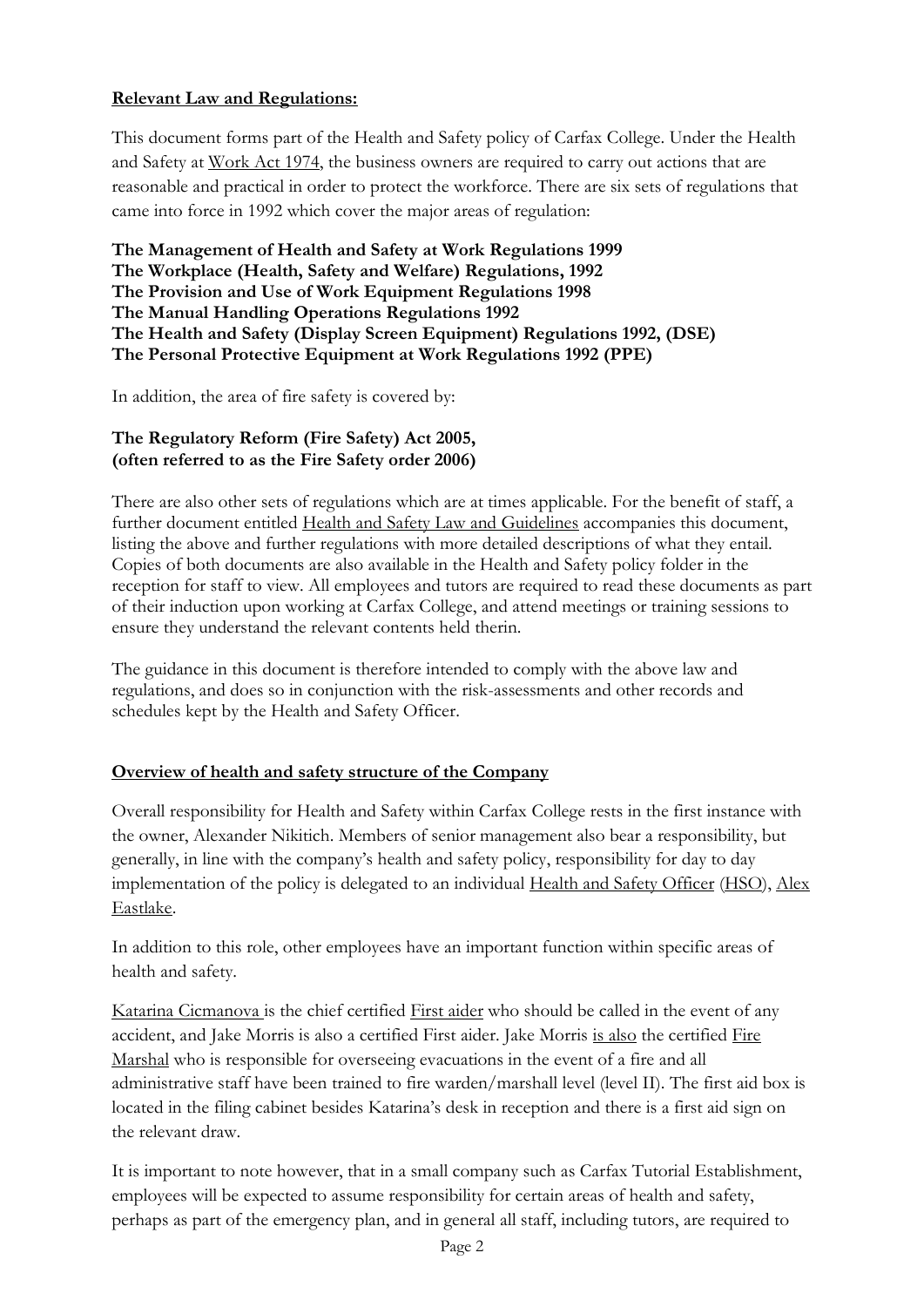report any defects in equipment, or behavior, which presents a risk to the management or the HSO.

#### **Important information for employees:**

- Health and Safety at work poster displayed in the reception
- First aid box is located in the filing cabinet beside Katarina's desk and is clearly signed
- The accident book is also kept in the filing cabinet, this must be filled out by anyone who has an accident, and is reviewed by the HSO.
- The health and safety policy document is contained in a folder in reception, employees are welcome to view it at any time.

## **Maintenance Log Book**

All faults in furniture or equipment, or fixtures or furnishings of the building, should be recorded in the Maintenance log book, kept in reception.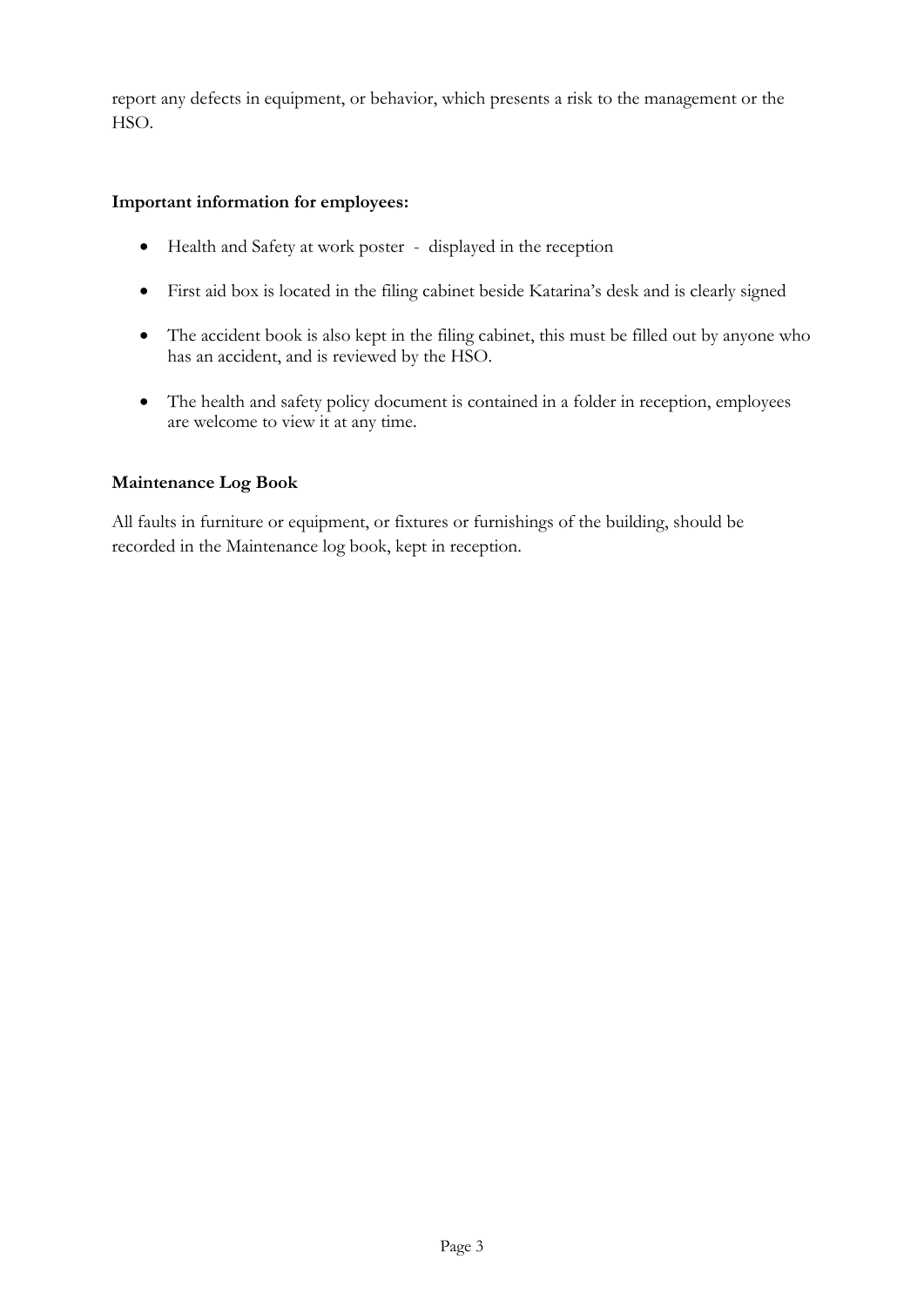#### **Specific problems in the workplace.**

## **1 - Slipping and tripping**

#### • **Spillages – toilets and kitchen, stairs**

Should be cleaned up immediately, do not wait for the cleaner, or the culprit to do this, or to investigate who is responsible.

#### • **Damaged carpets/floor coverings**

This should be reported to HSO, and recorded in the maintenance log book in the reception. If the problem is recent and significant then a sign/notice should be place to draw people's attention to the problem in the interim until remedial measures can be taken.

#### • **Defective lighting**

Lights not working or flickering can present a problem and should be reported to the HSO and entered into the maintenance log-book.

#### • **Trailing cables and flexes, obstructions.**

Boxes should be stored out of the way of thoroughfares, and areas should be clear from obstacles and anything which might cause an accident. Cables and flexes should also be kept out of the way, using ties or floor covers if necessary to minimize any risk.

## **2 - Manual Handling**

There are minimal amounts of manual handling involved at Carfax Tutorial Establishment. The most common expected tasks will be:

- **Transport of stationery** deliveries of copier paper
- **Transport/assembly of other deliveries** office water, furniture/other supplies
- **Transport of furniture around building** tables, chairs, sofas.
- **Replacing of light bulbs/fluorescent tubes –** dependent upon feasibility

Repeated tasks involving manual handling are to be avoided wherever possible. Where this is not possible the HSO, in consultation with staff, will outline a procedure as to how the task is to be achieved, including, if necessary, who should carry it out.

It is also important and encouraged that staff report any aches, pains, or injuries that occur as a result of any manual task to the HSO.

Regardless of the frequency of manual tasks in the workplace, it is none the less important that employees are aware of the safest way to carry out a task for their own benefit, and feel confident that they are able to complete the task in hand. With this in mind, there follows a guide to the safe lifting of items, to help avoid injury and accident.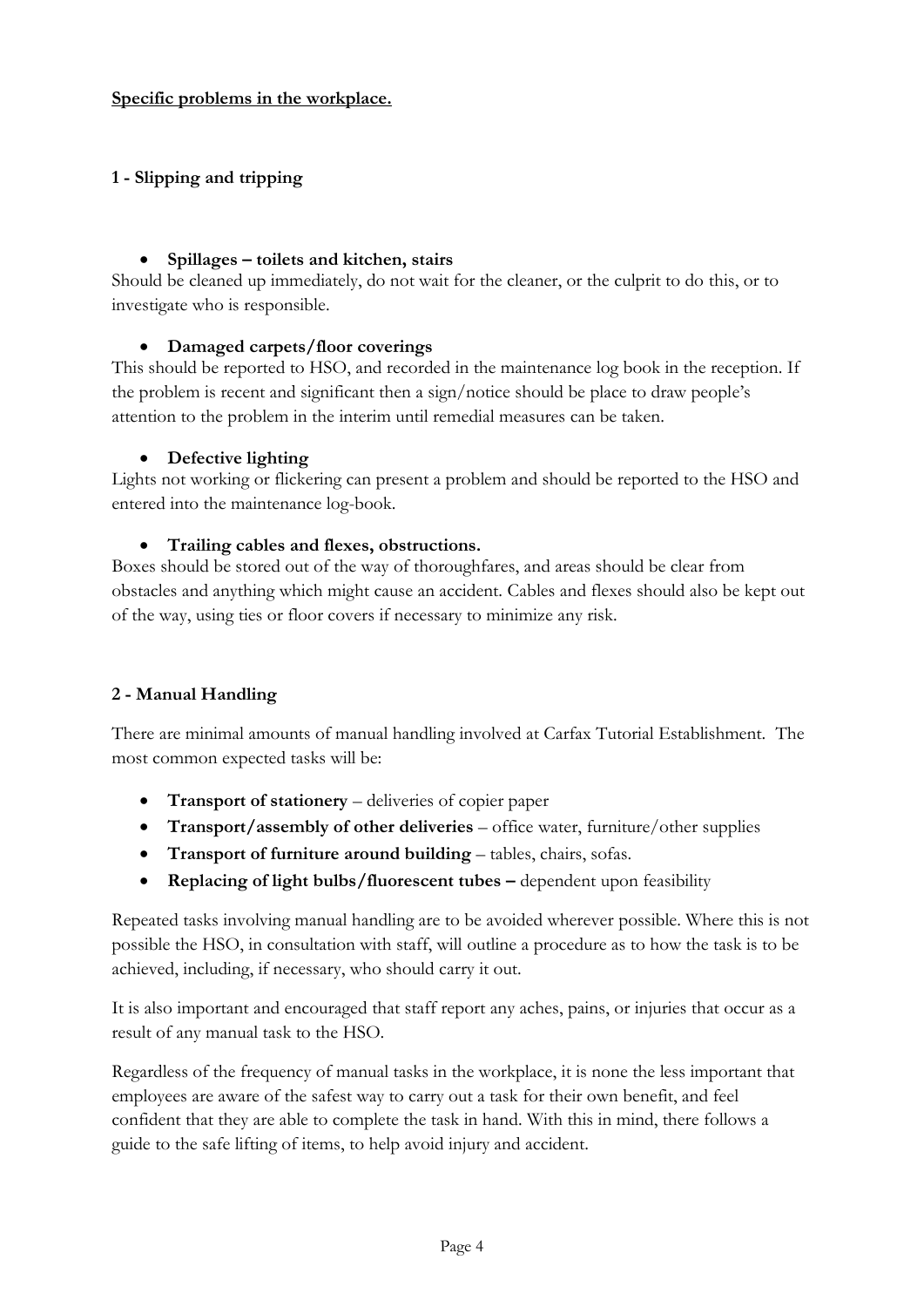## **Guide to manual handling tasks and lifting:**

- Do not attempt to lift anything awkward or heavy if you do not feel able to. If you find an object to be too difficult then put it down. Either seek assistance with the item or ask that someone else move it.
- Consider the environment/space in which you need to travel, and any difficulties or problems that this may cause, e.g. up or down stairs, through doorways.
- Do not climb onto chairs or desks to reach objects at height.
- Do not ask pupils or members of the teaching staff to carry out tasks that you are unable to. They may be trying to be helpful, but may also have conditions or injuries of which you are unaware.
- If you see a member of staff/tutor or pupil carrying out any operation which you believe to be unsafe, ask them to stop. Inform the HSO.
- Consider your footwear, it is not a good idea climb steps or ladders in high heels or leather soled shoes.

# **When lifting heavy items:**

- 1. Place your feet apart to provide a stable base, make sure the leading leg is as far forward as is comfortable.
- 2. Adopt a good posture
- 3. Bend at the knees never lift using the back.
- 4. Keep the back straight when lifting and whilst carrying the item.
- 5. Ensure that you have a firm grip.
- 6. Don't jerk, lift in a controlled manner.
- 7. Lift with the legs, keep the hands at waist level.
- 8. Don't twist the trunk when turning to the side, turn with the feet.
- 9. Keep the heaviest side of the load next to the trunk.
- 10. Put the load down, then adjust. Slide or move it to the desired location only after you have put the item down.

Whilst it is a good idea to place the feet apart when lifting, do not place them too far apart, it helps to keep the knees in-line and as together as is comfortable in order to use your leg muscles for the lift.

Also, to encourage a straight back and avoid injury, it helps to keep the head horizontal or looking slightly up whilst lifting. As the legs extend to lift an item, the first priority should be to straighten the back before the legs are fully extended, in order to avoid putting strain on the lower back.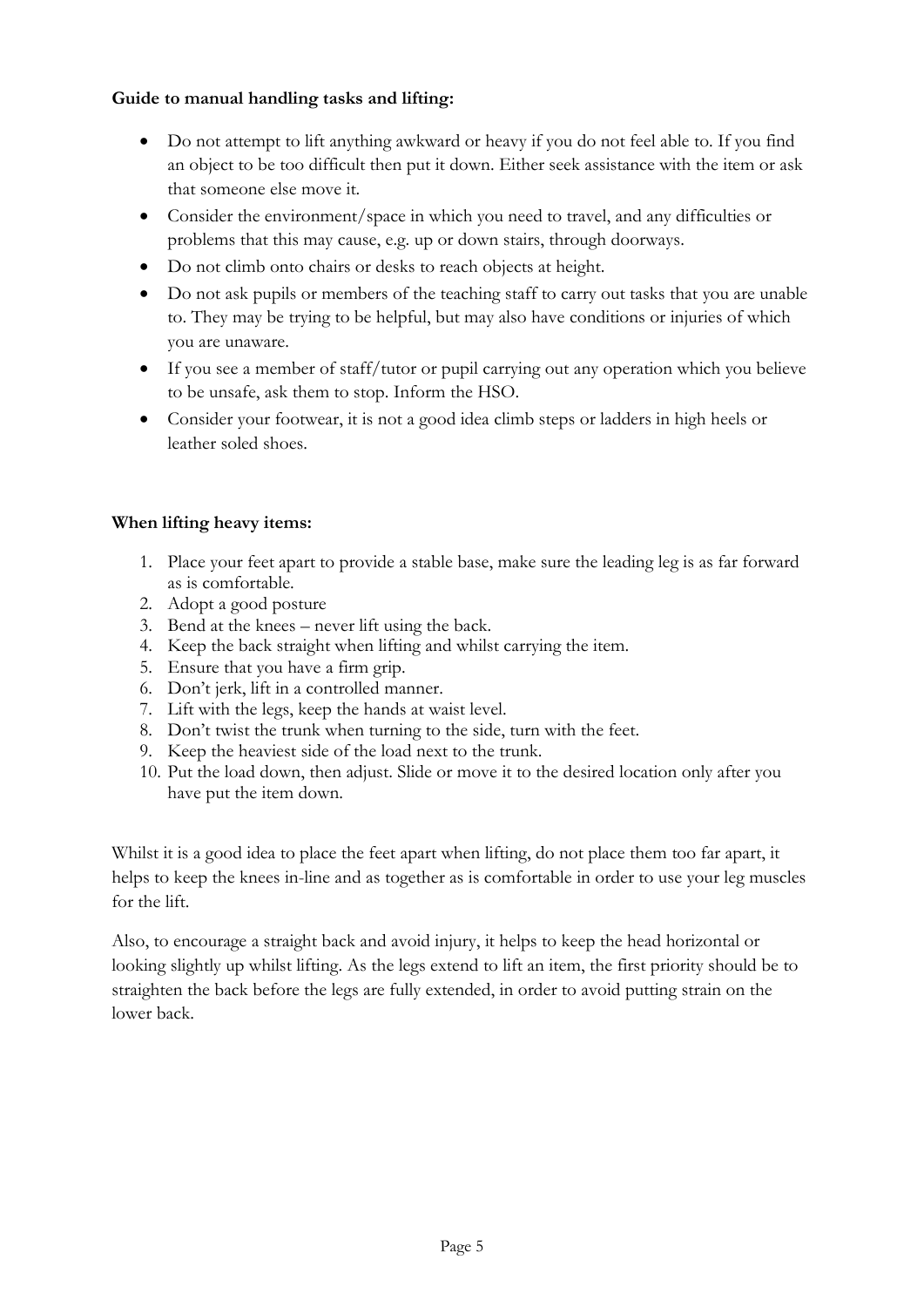## **3 - Working at Height**

Working at height should wherever possible be avoided. However, it may under certain circumstances be necessary to use a set of steps or a stool to reach items, for example when changing a light bulb or fluorescent tube. When this is necessary do not use a chair or a table, but use a suitable stool or the set of steps. (See the HSO if you need to use this equipment.) Employees should not attempt to change any fluorescent tube lights on their own, or without the permission of the HSO. In addition, if it is not possible to carry out a task safely or the employee does not feel comfortable doing so, they must not carry out the task and instead inform the HSO. Either another employee will do so or an outside contractor will be engaged to carry out the work.

## **4 - Display Screen Equipment**

Health risks related to the use of Display Screen equipment involve:

- Postural, musculo-skeletal problems including upper limb disorders
- Eye strain/discomfort
- Headaches
- Fatigue and stress
- Pregnant women may have concerns with relation to such equipment and are encouraged to relay any concerns to the HSO

All employees will be required to complete a risk assessment to evaluate their workstation, and to enable the HSO to identify any causes for concern and remedial measures required. Accordingly, a guide is provided below to assist employees in identifying and areas of potential hazard. Tutors are not required to carry out the risk assessment as they will not be based at a work station for long periods, but are encouraged to follow the below practices and notify the HSO if they have any concerns about pupil/tutor work areas.

## **Things to look for – seating and workstation**

- 1. Seat Back adjustability
- 2. Good lumber support
- 3. Seat height adjustability from the seated position
- 4. No pressure on underside thighs, knees and backs
- 5. Foot support for smaller users
- 6. Space to enable and encourage postural change
- 7. Forearms approximately horizontal
- 8. Minimal extension, flexion or deviation of wrists
- 9. Screen height and angle should allow comfortable head position
- 10. Screen should be readable and stable, adjustable, glare free.
- 11. Keyboard: usable, adjustable
- 12. Work surface: should allow flexible arrangement, be spacious and glare free, document holder used if appropriate
- 13. Lighting: provision of adequate contrast, no direct or indirect glare or reflections.
- 14. Distracting noise minimized
- 15. No excessive heat, humidity minimized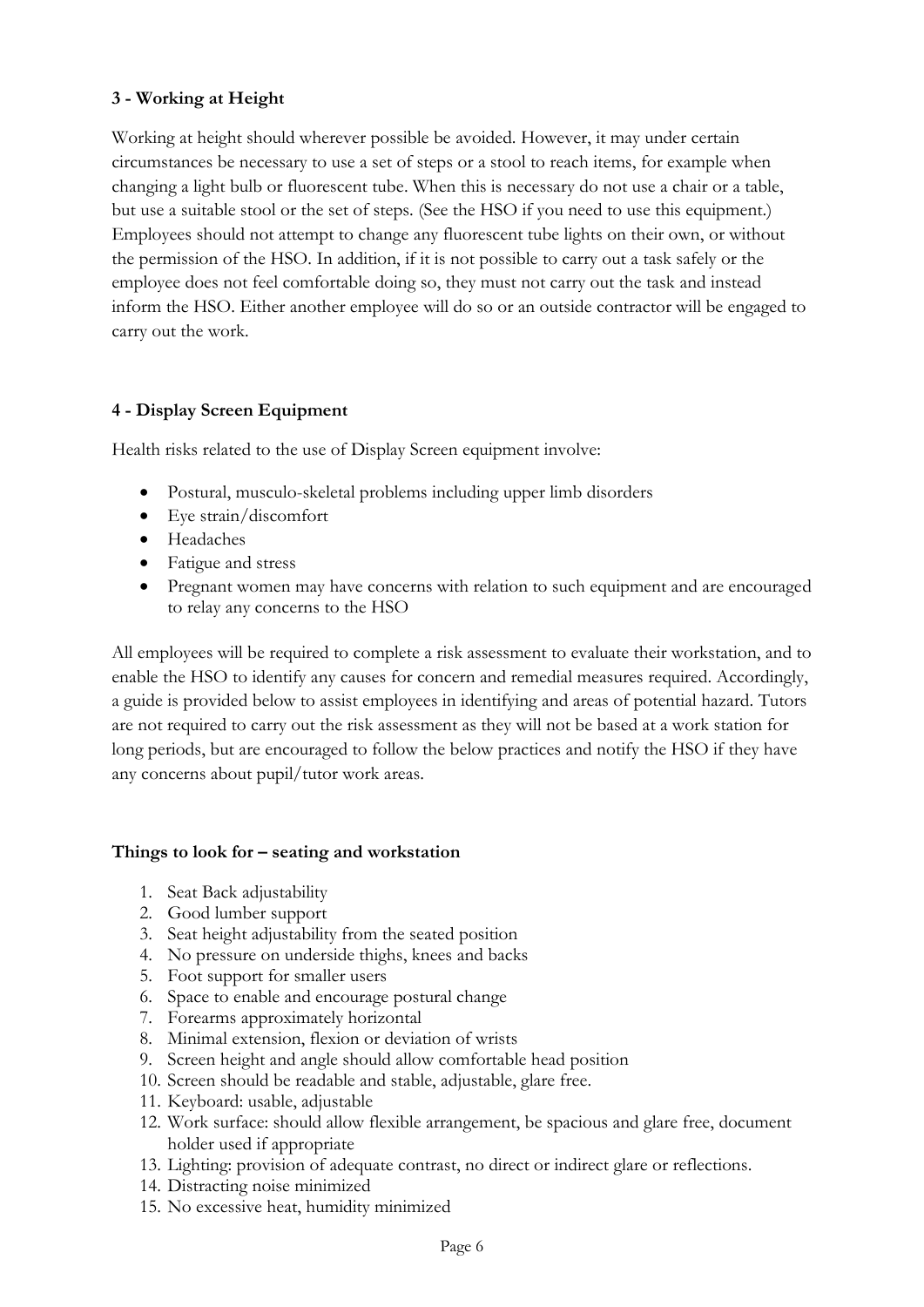## **5 - Hazardous Substances**

This area is governed by The Control of Substances Hazardous to Health Regulations (2002) and the new REACH regulations

The main source of COSHH substances in CTE and the precautions required are as follows:

• **Toner**, used in photocopying and printers. In case of spillage, do not inhale the fine powder, in case of skin contact wash with soap and water, in case of eye contact, treat as a foreign body.

In the case of the RICOH 2050 copier, staff may change the toner cartridges. The machine will need servicing periodically by an outside contractor to clean/clear the waste toner compartment; staff should not attempt this themselves.

- **Bleach and similar cleaning products**. These are stored in our cleaning cupboards, which are kept locked. Items are used by the cleaning contractors. Where there is a need, staff should always ensure they are familiar with the product and how to use it before doing so.
- **Tippex**. It is considered that the chance of anyone suffering harmful effects is extremely low, and would most likely be as a result of misuse. To avoid any possible risk, the substance must be used according to the manufacturer's instructions.
- **Asbestos**. Carfax Tutorial Establishment has had an asbestos survey carried out at its premises at 39-42 Hythe Bridge Street, Oxford, which has confirmed that there is no asbestos present in the building.

# **6 - Electricity**

Principal hazards involved are electrocution, burns, fire, and explosions

- The fixed electrical installations in the building are inspected every five years by a qualified electrician.
- All other appliances (portable appliances) are tested yearly by a qualified tester, each appliance should have a sticker on it certifying that it was tested and the date the test was carried out.

However, it is important that any electrical socket or appliance that appears be faulty or damaged is reported immediately to the HSO and entered into the maintenance log-book. It should also be removed or made inaccessible, or at the very least clearly labeled with a sign saying 'Do Not Use', in order to reduce the possible hazard.

Of particular note also are Electric heaters and fans, which should not be left switched on when unsupervised, and must be checked at the end of each day to ensure they are turned off.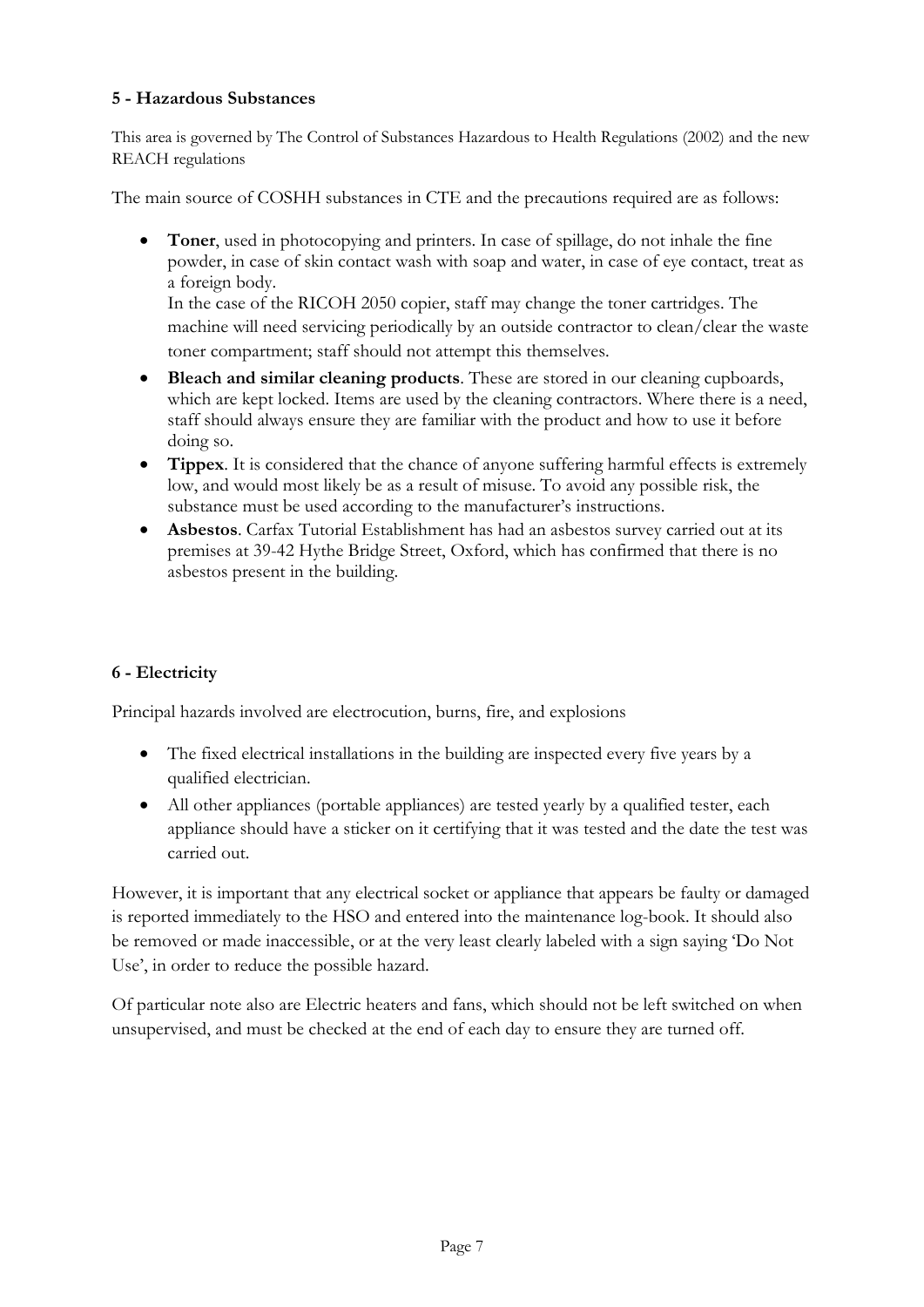# **Other areas and duties of employees relating to Health and Safety at Carfax Tutorial Establishment.**

- Should employees have any questions or concerns about health and safety matters they should address them to the HSO, although they should also feel free to address them to the directors or their line-manager should they wish.
- It is important also that employees act responsibly in relation to the supervision of clients, pupils, and teaching staff, or outside contractors whilst they are on the premises.

# **Faulty items/furniture.**

Any item of furniture or equipment, of the fixtures or furnishings of the building, which the employee or tutor notices appears to be defective, should be removed from any area where it may pose a risk to any of the occupants of the building. Tutors should inform/ask a member of the administrative staff to do this. If it is not practical to remove the item then the employee should place a notice securely upon the item stating that it is unsafe and not to be used. Any such defect must be entered into the maintenance log-book (kept in reception), and the HSO should be informed, but the initial action of removing the item, or placing a notice upon it, must not be delayed, whether due to staff absence or for any other reason. Below is a list of areas which require employee vigilance.

- **Fire extinguishers and fire alarm call points** must not be obstructed, must be placed upon their mounts and have their seals intact.
- **Fire doors** must not be propped open. The door closures should work properly, the doors should fit neatly into the frames, and the intumescent seals at their edges should be complete and in a good state of repair.
- **Fire safety signs** Should any become detached or defaced, this must be reported to the HSO immediately.
- **Rear exterior fire escape (accessible from top floor)** is no longer used. No member of staff should use this apparatus without permission from the HSO. Tutors and pupils must not use this or venture on to the outside roof area under any circumstances.
- **Windows** Sash windows which look out onto Hythe Bridge Street have restrictors to prevent them opening fully, thus preventing accidental falls from height. Should these restrictors not be working or be missing, the defect must be reported immediately.
- **Security** Doors and windows that do not shut properly should be reported immediately. Should anyone gain entry to the building who is not recognized, they should be asked to identify themselves, politely at first. If they do not appear to speak English but their identity is unclear, they should not be left unsupervised. Members of staff must always establish who visitors are and whether they belong here. Should unwanted interlopers gain access to the building, the HSO/management must be informed immediately.
- **All visitors, clients, staff and pupils must sign in and out of the building.**
- **The door to the laboratory must be kept locked at all times when tuition is not in progress. Pupils must not be allowed into the laboratory without supervision.**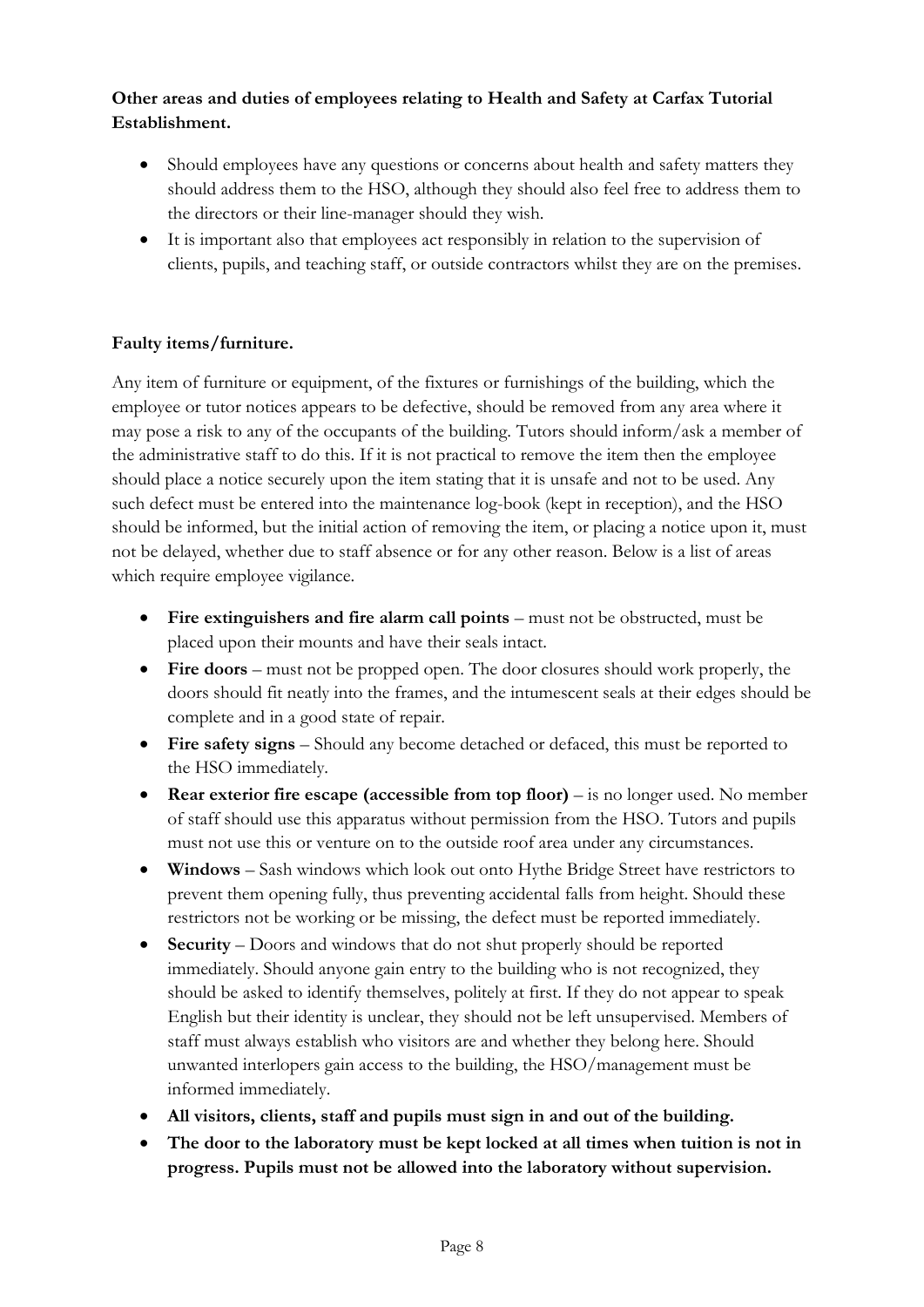## **Pupil behaviour**

Should any member of staff notice any behaviour by tutors, pupils or clients that they believe to be unsafe, they must ask them to stop immediately, and notify the HSO. This includes incorrect use of chairs, (leaning back on one or two legs for example), leaning out of windows, inconsiderate or overly ebullient behaviour which may pose a risk to others, tampering with any health and safety equipment such as signs or fire extinguishers or fire alarm call points.

It is the duty of the HSO to check these items at the end of each week.

#### **Tutor/pupil excursion risk assessments**

- Tutors require permission in order take pupils off the premises for a field trip or visit. General permission should be sought from the Director of Studies, James Marsden.
- Before the field trip/excursion takes place, the tutor must complete a field trip risk assessment form (see Appendix B), which must be signed by the HSO.
- Completed risk assessments are kept in the designated folder in reception and serve as an important record for health and safety oversight. Blank risk assessment forms for completion are kept in the same folder.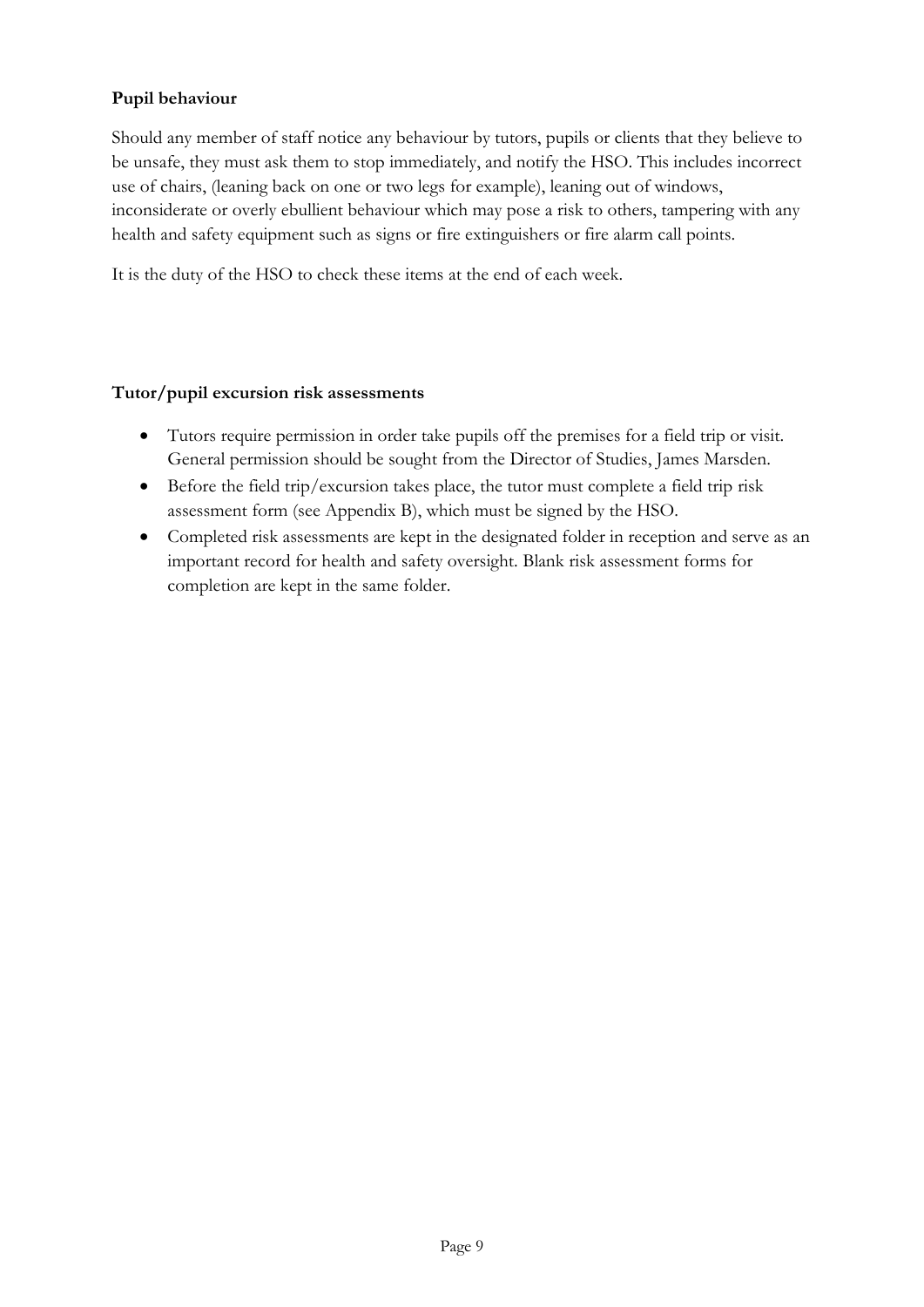#### **Appendix A.**

#### **FIRE DRILL**

The fire alarm is a **loud continuous siren**

Upon hearing the alarm, please:

- 1. Leave the college by the quickest exit (see exit routes below).
- 2. Do NOT stop to collect your personal possessions.
- 3. Meet at the ASSEMBLY POINT, which is the grass verge across the bridge on Hythe Bridge Street. Do not enter the building until told to do so.

Evacuation routes:

#### **ROUTE 1**

```
MAIN STAIRS \rightarrow MAIN DOOR \rightarrow INTO STREET \rightarrow MEET AT ASSEMBLY POINT
```
Use route 1 if you are in rooms 1,3,4,5 the study room, the common room, the kitchen, the laboratory, the reception or adjoining offices.

#### **ROUTE 2**

BACK STAIRS OPPOSITE ROOM 6  $\rightarrow$  BACK STAIRS ONTO STREET  $\rightarrow$  INTO STREET $\rightarrow$ MEET AT ASSEMBLY POINT

Use Route 2 if you are in room 6,7,8,9,10,11, Meeting room or Principal's office.

#### **If you discover a fire: (1) Break the nearest FIRE ALARM BOX (2) Press the alarm button**

#### Teachers' Responsibilities

Please make sure that all your students are aware of the quickest evacuation route and the assembly point.

#### Management Team

- 1. Check the building is empty (including lavatories and other rooms not always used) *Jake Morris*
- 2. Notify the Fire Brigade. Katarina Cicmanova
- 3. Carry out a roll call at the assembly point. Jake Morris
- 4. Make yourselves known to the Fire Brigade for further instructions. *Carl Morris*

NB. Every **FRIDAY at 12:00 noon** a practice of the fire alarm system is carried out.

#### **Our Fire Marshal is Jake Morris**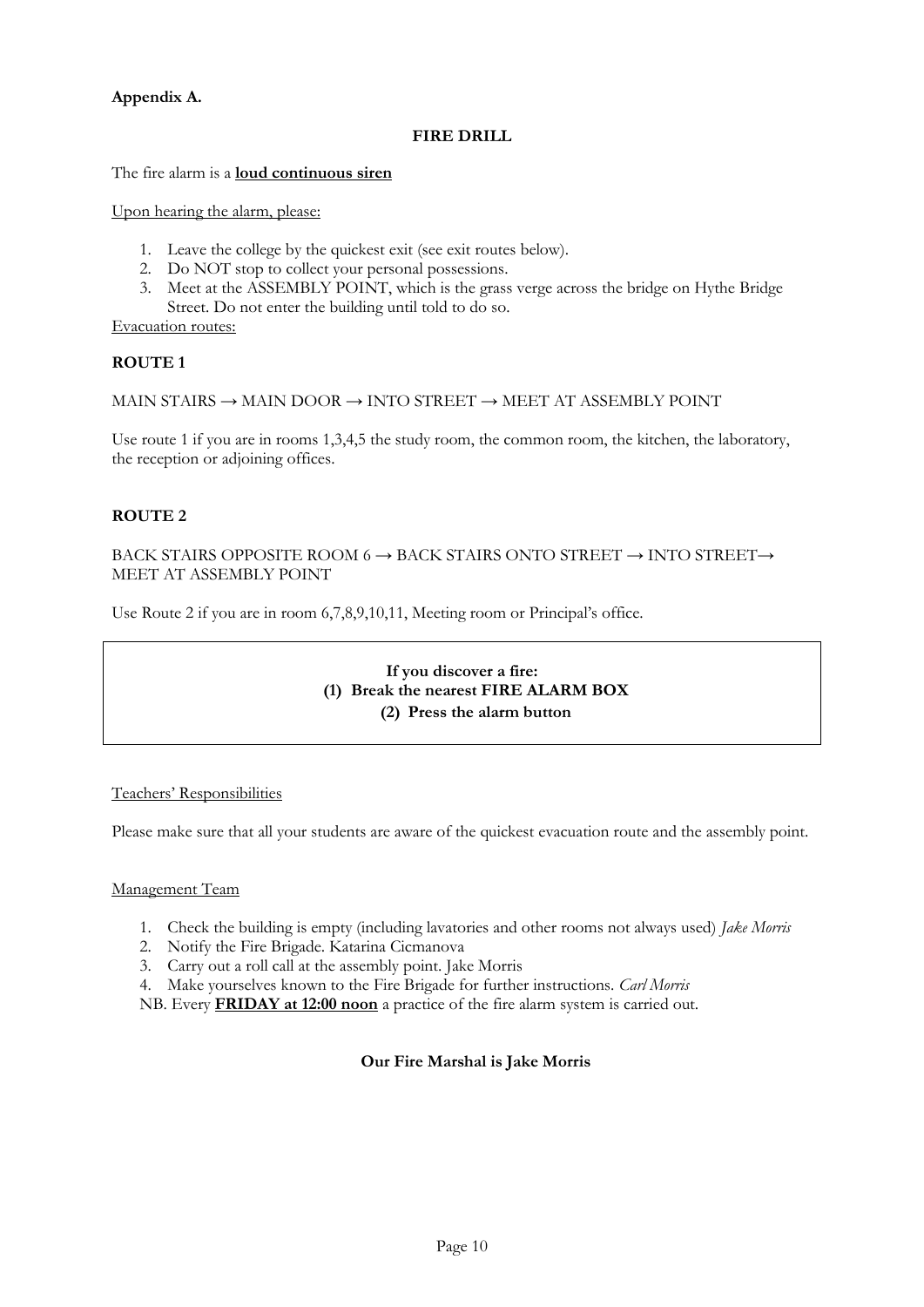## **Appendix B.**

# **Excursion/field trip Risk Assessment form**

**Tutors are required to complete the below form and obtain the signed permission of the HSO prior to the excursion (example risks are listed on sheet 2). The completed form should be submitted to a member of staff in reception.**

| Duration: |  |           |  |  |  |
|-----------|--|-----------|--|--|--|
|           |  | Phone No: |  |  |  |
|           |  |           |  |  |  |

| <b>Risk Identified</b> | <b>Preventative Measures</b> | <b>Mitigation Measures</b> |
|------------------------|------------------------------|----------------------------|
|                        |                              |                            |
|                        |                              |                            |
|                        |                              |                            |
|                        |                              |                            |
|                        |                              |                            |
|                        |                              |                            |
|                        |                              |                            |
|                        |                              |                            |
|                        |                              |                            |
|                        |                              |                            |
|                        |                              |                            |
|                        |                              |                            |
|                        |                              |                            |
|                        |                              |                            |

**Signed (Tutor) ........................ Date ..........................**

**Signed (HSO) ........................ Date ..........................**